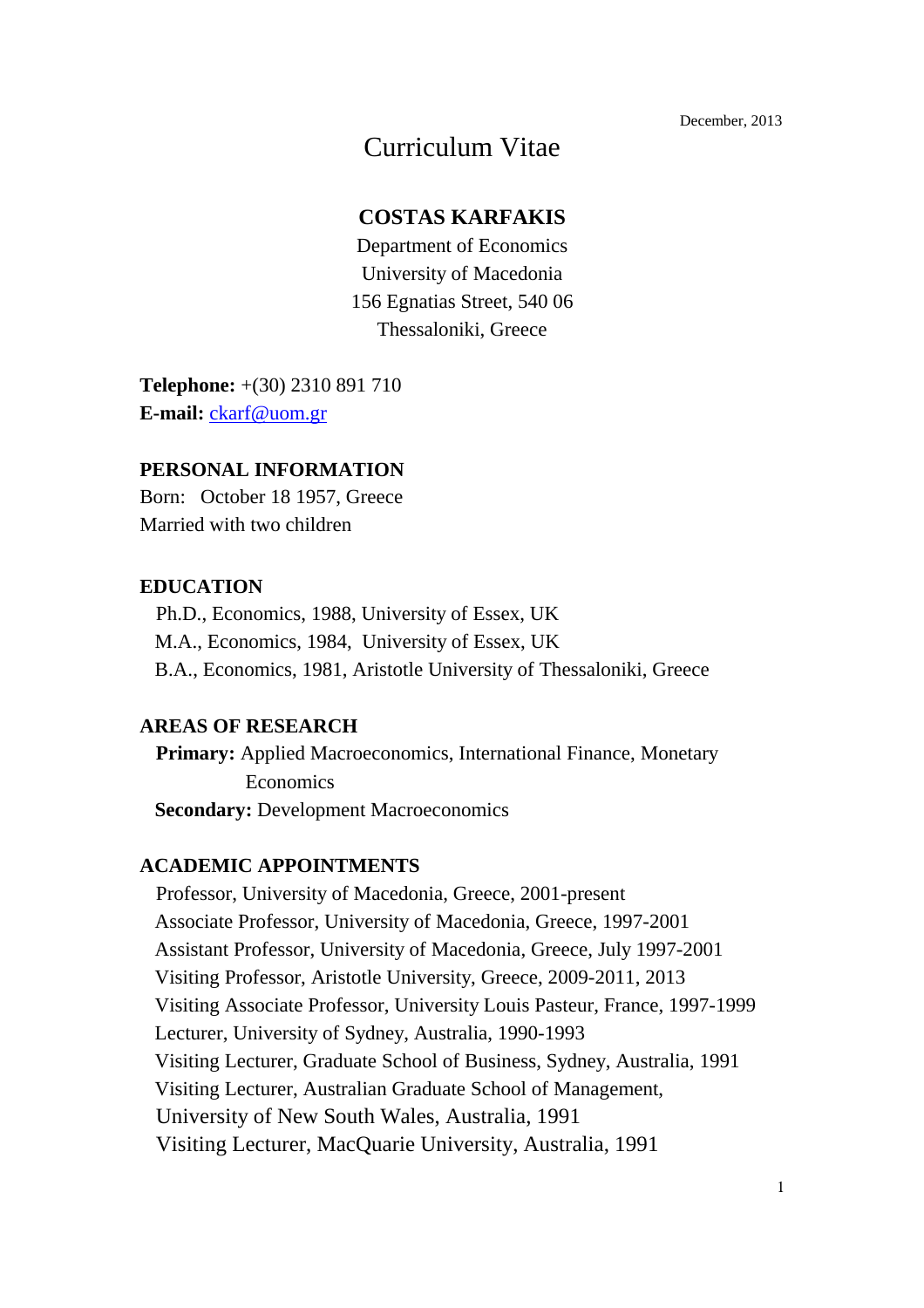Teaching Assistant, University of Essex, UK, 1986-1988.

#### **OTHER EMPLOYMENT**

 Economist, Section of Macroeconomic Policy, Ministry of National Economy, Greece, 1989 Economist, Treasury Department, Olympic Airways, Greece, 1989-1990

#### **TEACHING EXPERIENCE**

 **Postgraduate:** Macroeconomics, International Finance, Exchange Rate Analysis and Forecasting

 **Undergraduate:** Macroeconomics (Introductory, Intermediate, Advanced) International Finance, Monetary Economics, Econometrics, Corporate Finance, European Monetary System and Monetary Union, Macroeconomics of European Union, Australian Macroeconomic Modelling, Macroeconomics for Managers

### **FELLOWSHIPS AND SCHOLARSHIPS**

 Research fellowship, Directorate-General for Economic and Financial Affairs, European Commission, July 2010.

 Teaching fellowship, Jean Monnet, European Commission, 1995-2001 Scholarship, State Foundation for scholarships, Greece, 1985-1988

#### **ADMINISTRATIVE EXPERIENCE**

- Chairman, Department of Economics, University of Macedonia, Greece, 2007-2009
- Deputy Chairman, Department of Economics, University of Macedonia, Greece, 1999-2000
- Deputy Director, Scientific University Institute, University of Macedonia, Greece, 2000-2005
- Board of Directors, Scientific University Institute, University of Macedonia, Greece, 1997-1999
- Director, postgraduate studies, Department of Economics, University of Macedonia, 1994-1997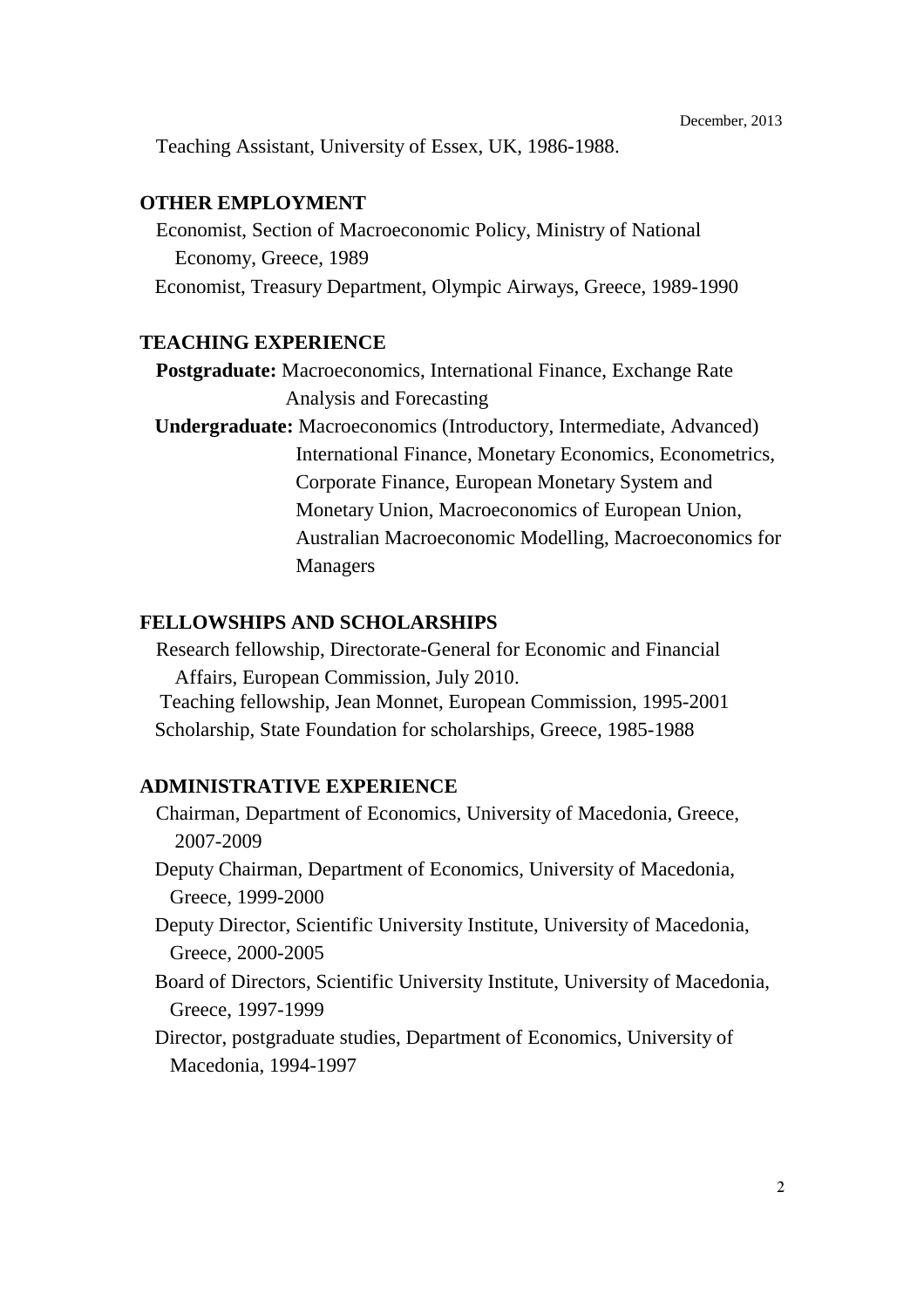# **PUBLICATIONS**

### *Journal Publications*

- "Credit and Business Cycles in Greece: Is There Any Relationship?", Costas Karfakis, *Economic Modelling* , 2013, 32, 23-29
- "Money and Real Output in Euro Area: Is Money Redundant?", Costas Karfakis, *International Economic Journal*, 2013, 27, 487-496. Published on line May 2012, DOI:10.1080/10168737.2012.676060
- "What Determines the Forward Exchange Rate of the Euro?" Costas Karfakis, *Applied Financial Economics Letters*, 2008, 4, 127-131
- "Is There an Empirical Link Between the Dollar Price of the Euro and Monetary Fundamentals?", Costas Karfakis, *Applied Financial Economics*, 2006, 16, 973-980
- "Has the "*franc fort*" Exchange Rate Policy Affected the Inflationary Dynamics?: Theory and New Evidence", Costas Karfakis, Moise Sidiropoulos, and Jamel Trabelsi, *International Economic Journal***,** 2005, 19, 379-395
- "Capital Mobility and Inflation Persistence: Theory and Evidence From Greece", Costas Karfakis, Demetrios Moschos, and Moise Sidiropoulos, *International Journal of Finance and Economics* 2004, 9, 1-9
- "Predicting Currency Crises: Evidence From Two Transition Economies", Costas Karfakis and Demetrios Moschos, *Emerging Markets Finance and Trade*, 2004, 40, 95-103
- "Testing the Quantity Theory of Money in Greece: A reply to Özmen", Costas Karfakis, *Applied Economics Letters*, 2004, 11, 541-43
- "Exchange Rate Determination Under Hyperinflation: The Case of the Romanian Lei", Costas Karfakis, *Applied Financial Economics*, 2003, 13, 473-76
- "Predicting the Crises of the Greek Drachma", Costas Karfakis, *Review of Development Economics*, 2002, 6, 329-336
- "Testing the Quantity Theory of Money in Greece", Costas Karfakis, *Applied Economics*, 2002, 34, 583-87
- "Testing the Credibility of Stabilization Programs: Evidence From Greece", Costas Karfakis and Moise Sidiropoulos*, International Journal of Finance and Economics*, 2000, 5, 165-73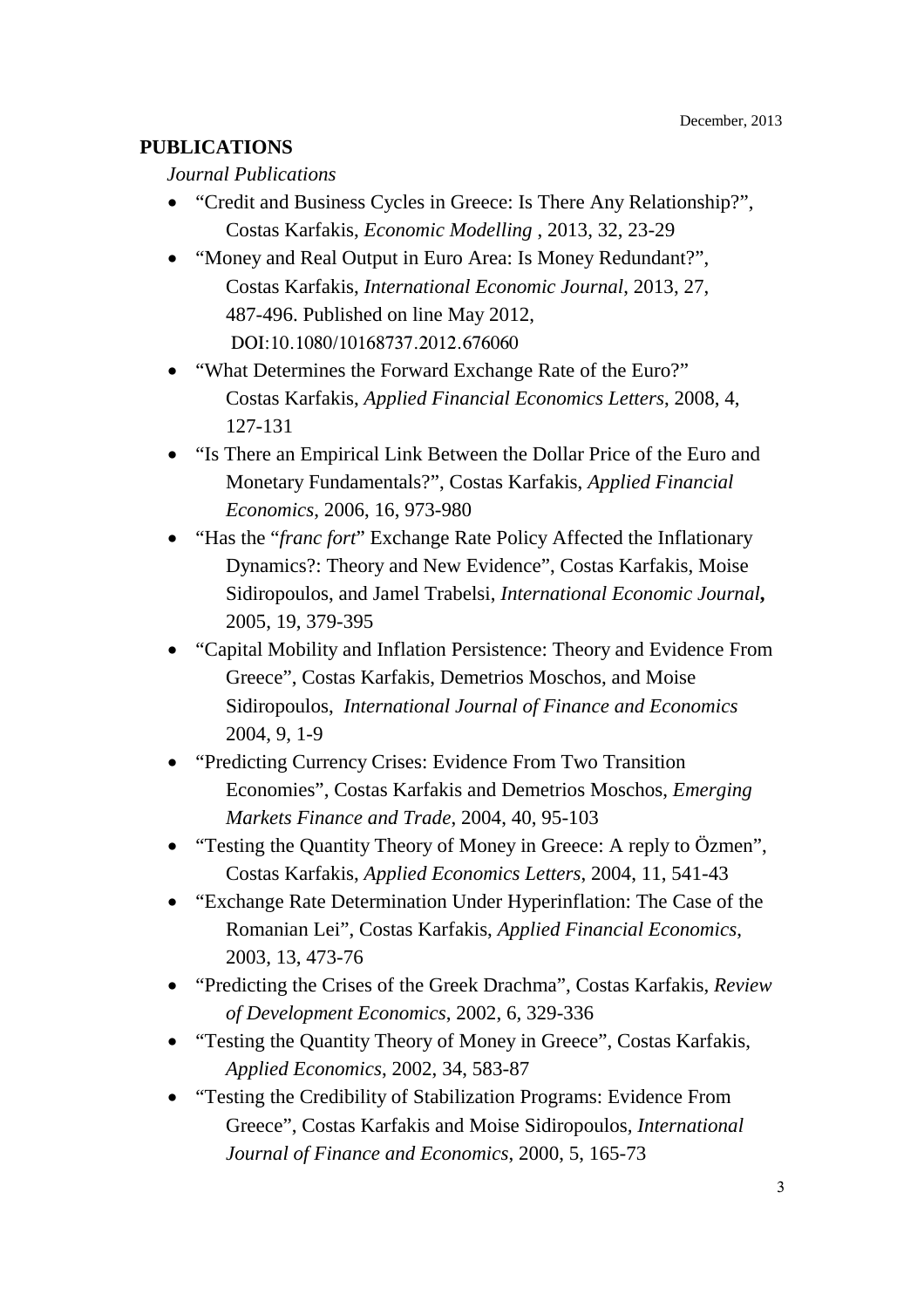December, 2013

- "On the Stability of Money Demand in Greece: Further Evidence", Costas Karfakis and Moise Sidiropoulos, *Applied Economics Letters,* 2000, 7, 83-86
- "Euro and Drachma: A Fixed or Flexible Partnership", Costas Karfakis, *European Union Review*, 1999, 4, 28-36
- "Searching for Indicators of Foreign Exchange Market Pressure: Evidence From Greece", Costas Karfakis and Demetrios Moschos, *International Journal of Finance and Economics*, 1999, 4, 63-73
- "Modelling the Australian Dollar-US Dollar Exchange Rate Using Co-integration Techniques", Costas Karfakis and Anthony Phipps, *Review of International Economics*, 1999, 7, 265-79
- "The Demand for International Liquidity: A Co-integration Approach", Costas Karfakis, *Applied Financial Economics*, 1997, 7, 673-78
- "Treasury Note and Bank Bill Rates, the Risk Premium and the Australian Monetary Policy", Costas Karfakis and Anthony Phipps, *Australian Economic Papers*, 1996, 35, 321-333
- "Testing the Inter-temporal Model of the Current Account: Some Evidence from Greece", Costas Karfakis, *Applied Economics Letters,*1996, 3, 759-62
- "Sources of Fluctuations in the Nominal Exchange Rates of the Greek Drachma", Costas Karfakis and Nick Apergis, *Applied Economics Letters*, 1996, 3, 251-54
- "Exchange Rates, Interest Rates and the Current Account News: Some Evidence from Australia", Costas Karfakis and Suk-Joong Kim, *Journal of International Money and Finance*, 1995, 14, 575-95
- "The Information Content of the Yield Curve in Australia", Costas Karfakis and Demetrios Moschos, *Journal of Macroeconomics*, 1995, 17, 93-109
- "Do Movements in the Forward Discount on the Australian Dollar Predict Movements in Domestic Interest Rates? Evidence From a Time Series Analysis of Covered Interest Parity in Australia in the late '80s", Costas Karfakis and Anthony Phipps, *Australian Economic Papers*, 1994, 62-74
- "Tests for Efficiency in the Euro-Drachma Market", Costas Karfakis and Demetrios Moschos, *Applied Financial Economics*, 1994, 4, 375-81
- "Exchange Rate Convergence and Market Efficiency", Costas Karfakis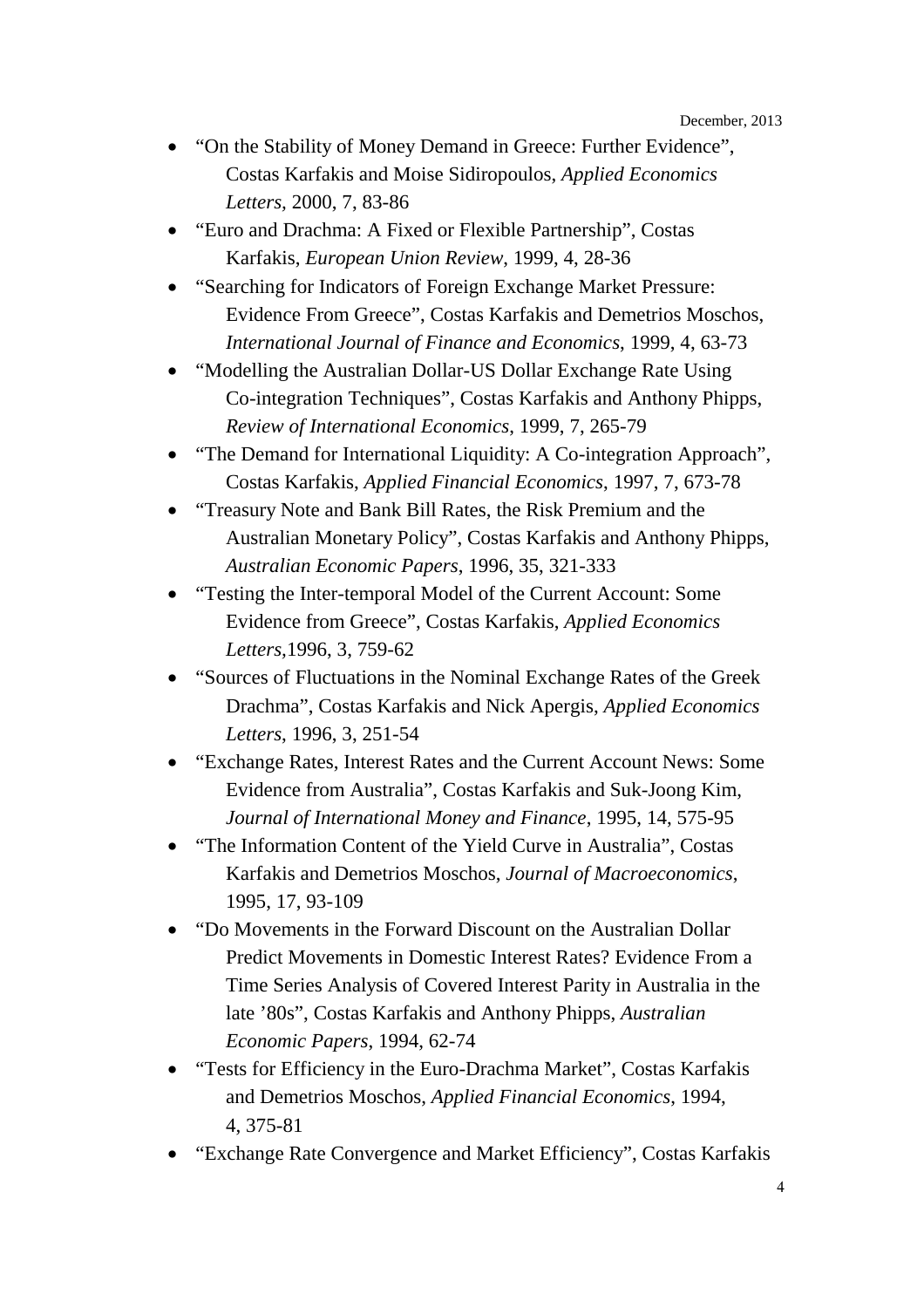and Ashok Parikh, *Applied Financial Economics*, 1994*,* 4, 93-98

- "Uncovered Interest Parity for Major Currencies", Costas Karfakis and Ashok Parikh, *The Manchester School Journal*, 1994, LXII, 184-98
- "A Co-integration Approach to Monetary Targeting in Australia", Costas Karfakis and Ashok Parikh, *Australian Economic Papers,* 1993, 53-72
- "Monetary Policy and the Velocity of Money in Greece: A Co-integration Approach", Costas Karfakis, *Applied Financial Economics*, 1991, 1, 123-27
- "A Model of Exchange Rate Policy: Evidence for the US Dollar-Greek Drachma Rate, 1975-1987", Costas Karfakis, *Applied Economics*, 1991, 23, 815-20
- "Interest Rate Linkages Within the European Monetary System: A Time Series Analysis", Costas Karfakis and Demetrios Moschos, *Journal of Money, Credit, and Banking*, 1990, 22, 388-94.
- "Testing for Long Run Purchasing Power Parity: A Time Series Analysis for the Greek Drachma", Costas Karfakis and Demetrios Moschos, *Economics Letters*, 1989, 30, 245-48.

# *Other Publications*

• "Portfolio Balance Effect and Reserve Diversification: An Empirical Analysis", Costas Karfakis, *European Economy-Economic Papers,* 2010, 431

# *Chapters in Books*

- "Greece", Costas Karfakis. In "Taxation in Europe, Yearbook 2013, Institute for Research In Economic and Fiscal issues.
- "Modelling the Behaviour of Exchange Rates in the EMS", Costas Karfakis and Ashok Parikh. Chapter 9 in "*Exchange Rate Policy in Europe"* edited by P. Karadeloglou, 1997, Macmillan.
- "Stabilization and Adjustment in Greece, 1990-1999", Costas Karfakis. Chapter 6, in "*Exchange Rates and Economic Policy in the 20th Century',* edited by Ross Catterall and Derek H. Aldcroff, 2004, Ashgate .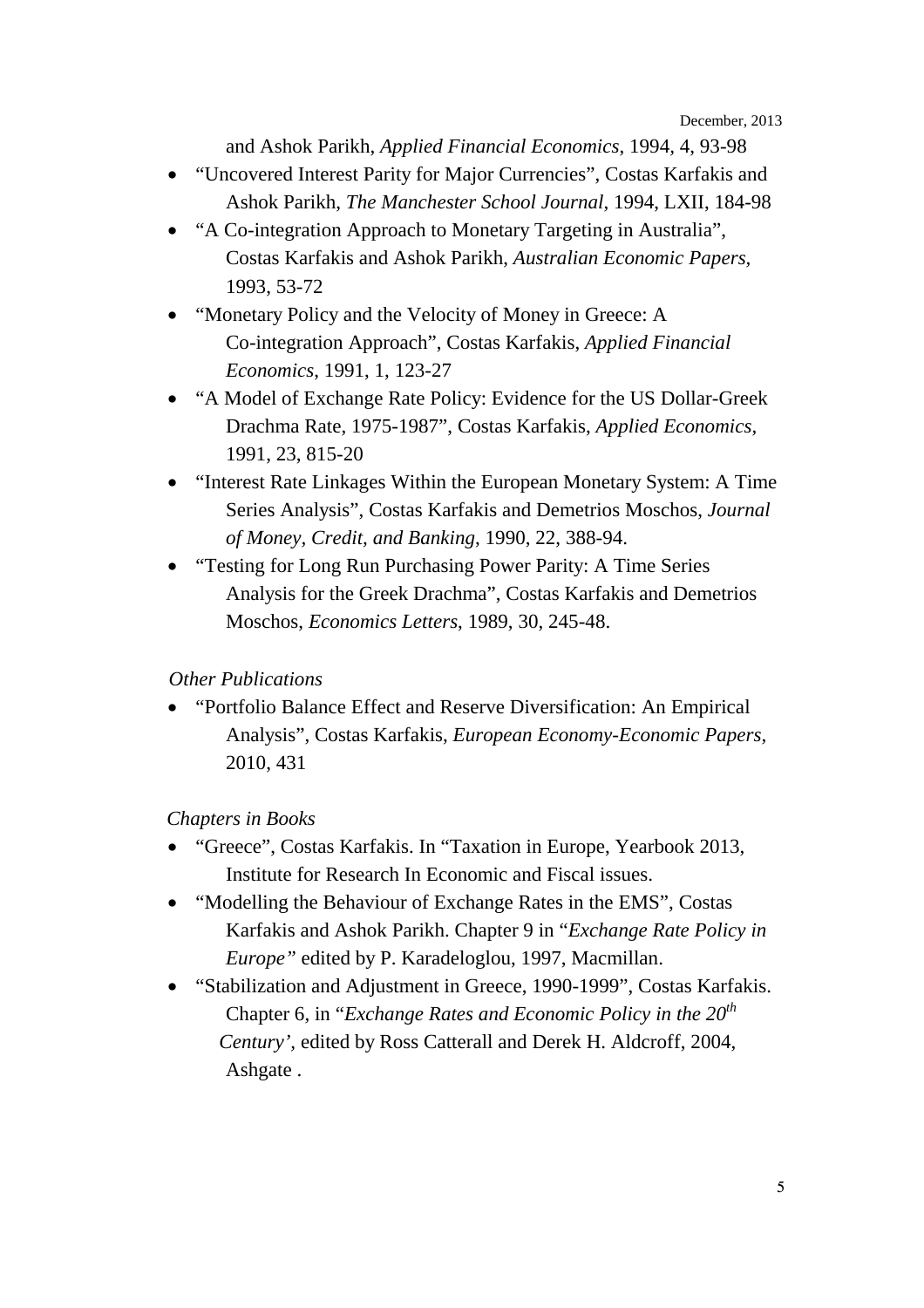#### *Other Academic Work*

• "Editorial Introduction", Nicholas Sarantis and Costas Karfakis, *Review of International Economics*, 2003, 11, 1-3. (Special Issue:  *Finance, Trade and Factor Mobility Issues in the Global Economy*, Edited by Nicholas Sarantis and Costas Karfakis)

# **CONFERENCE AND WORKSHOPS**

| "What Have We Learnt From the Greek Crisis", Balkan International          |
|----------------------------------------------------------------------------|
| Conference, Turkey, March 2012                                             |
| "The Portfolio Balance Effect and Reserve Diversification: An Empirical    |
| Analysis", Directorate-General for Economic and Financial Affairs,         |
| Workshop, July 2010                                                        |
| "Some Monetary Facts in Transition Economies," International Economics and |
| Finance Society (UK), Conference, Crete, May 2002                          |
| "Exchange Rate Regimes and Inflationary Dynamics: The Case of the          |
| Bulgarian Currency Board", International Conference on «Current Issues     |
| for Transition Economies in the Broader Balkan Region», Thessaloniki &     |
| Xanthi, December 2001.                                                     |
| "Predicting Currency Crises: Evidence From two Transition Economies",      |
| Pan European Conference on «Finance, Trade and Factor Mobility Issues in   |
| the Global Economy», Thessaloniki, May 2001                                |
| "On the Predictability of Currency Crises: Does Globalization Matter?",    |
| International Conference on «Globalization: Trade, Financial and Political |
| Economy Aspects», Delfi, May 2000                                          |
| "Predicting Currency Crises: Evidence From the Greek Drachma",             |
| Third Conference on Macroeconomic Analysis and International Finance,      |
| University of Crete, 1999                                                  |
| "Predicting Currency Crises", International Economics and Finance Society  |
| Conference, London, April 1999                                             |
| "Euro and Drachma: Fixed or Flexible Partnership?" Bureau d'Economie       |
| Théorique et Appliquée, Université Louis Pasteur, Strasbourg, March 1999   |
| "Are Currency Crises Macroeconomic Phenomena?: Evidence From the Greek     |
| Drachma" Bureau d'Economie Théorique et Appliquée, Université Louis        |
| Pasteur, Strasbourg, March 1998                                            |
| "Euro and Drachma: Fixed or Flexible Partnership?", Hellenic University    |

Association of European Studies, Athens, 1997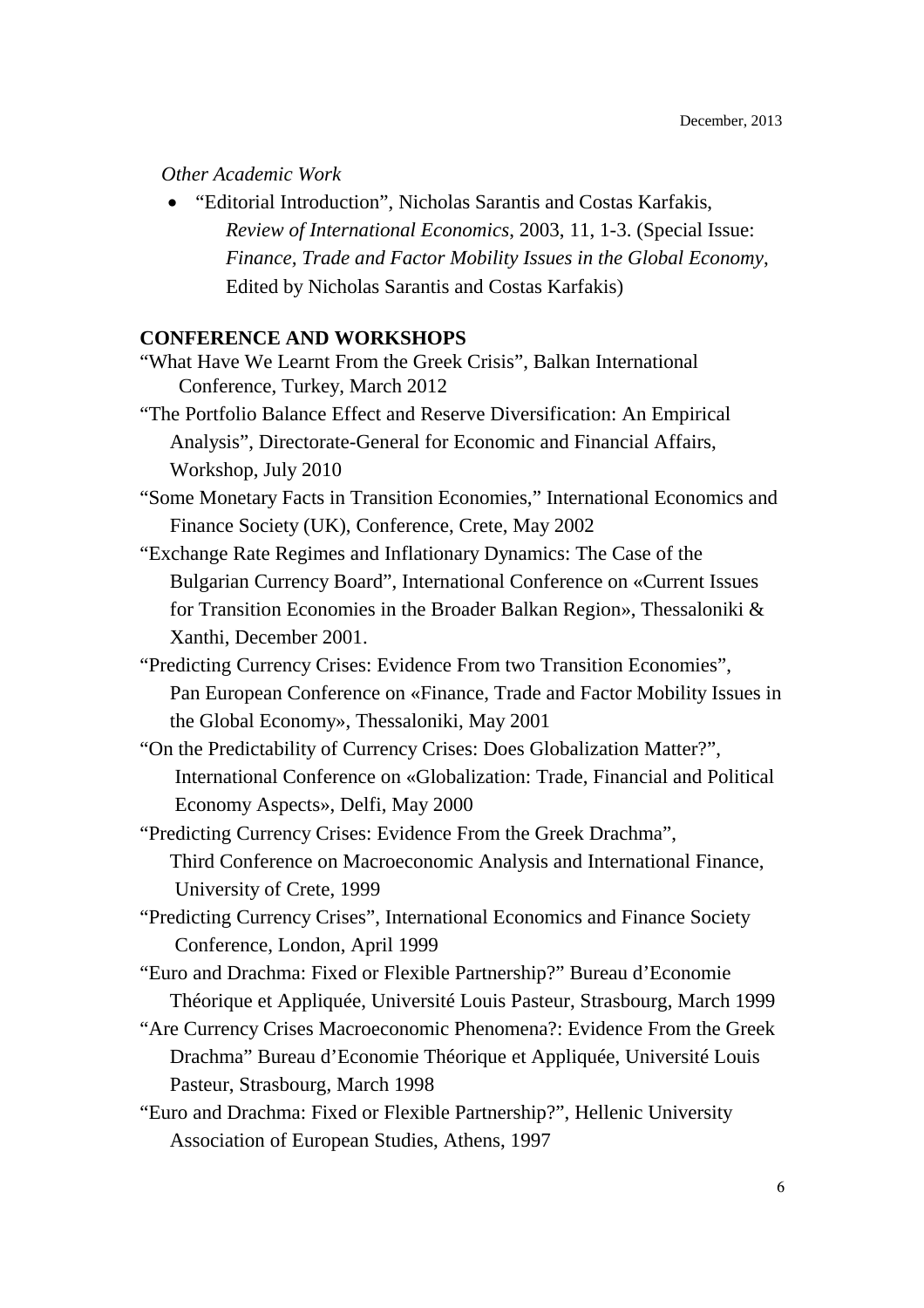December, 2013

- "Modelling the A\$/US\$ Exchange Rate Using Co-integration Techniques" Bureau d'Economie Théorique et Appliquée, Université Louis Pasteur, Strasbourg, April 1997
- "Modelling the A\$/US\$ Exchange Rate Using Co-integration Techniques" International Conference on Quantitative Economics, Greece, November 1995
- "Real Exchange Rate Determination: A structural VAR analysis" XLVI International Conference of the Applied Econometric Association, Stuttgart, 1995

### **RESEARCH GRANTS**

**"**The effects of the Hard-Drachma Exchange Rate Policy on Greek Exports and Inflation", Costas Karfakis and Nick Apergis, Exporters Association of Northern Greece, 2005

# **CITATIONS**

As of October 2010, all my journal publications have been cited in a total of 382 international journal articles with *h index=9* (*Google Scholar*), 15 of my journal publications have been cited in 92 international journal articles with *h index=4* (*Web of Science*) and 18 of my journal publications have been cited in 63 international journal articles with *h index=3* (*Scopus*).

### **JOURNAL REFEREEING**

 *Applied Economics, Applied Financial Economics, Australian Economic Papers, Economic Record, Journal of International Money and Finance, Journal of Macroeconomics, Journal of Money, Credit, and Banking, International Review of Economics and Finance, Review of Development Economics*

### **RESEARCH SUPERVISION**

**Ph.D.:** 1 **M.A.:** 7 **M.B.A.**: 15